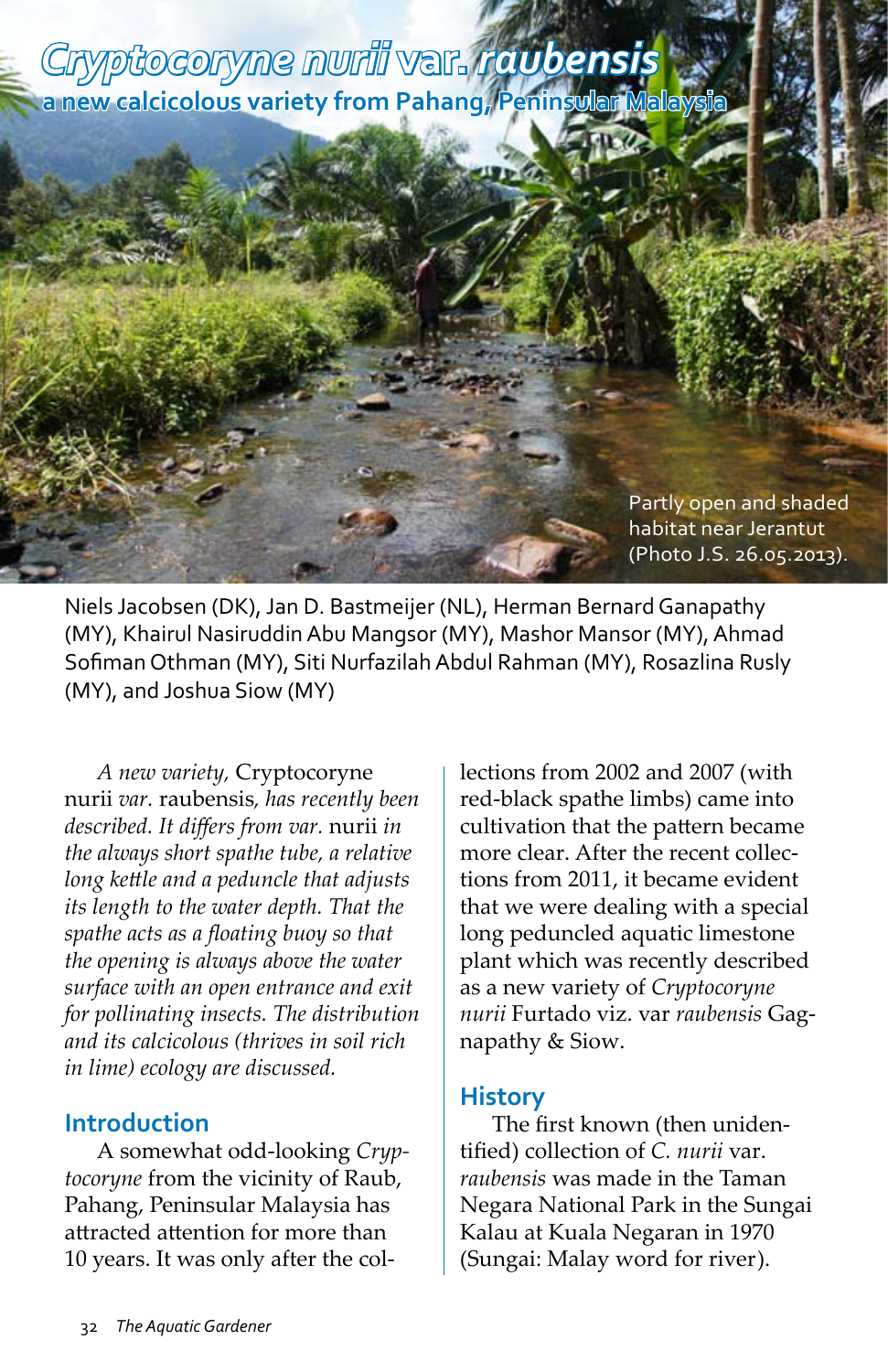

*Cryptocoryne nurii* var. *raubensis.* Type locality after cutting of the oil palm plantation in 2009. Note the rain forest in the background.

In 1985 it was found in Sungai Yong and Ulu Sungai Nereus both near Bukit Guling Gendang, Taman Negara N. P. Over the years Over the years this plant had had the working name: "yellow *nurii*" due to its distinctly yellow limb of the spathe. Besides the yellow limb of the spathe the plant had rather distinct dark green leaves that were broadly ovate with pallid "dotted" veins.

In 2002 Herman Bernard Ganapathy collected var. *raubensis* in an area north of Raub, and sent pictures to Jan Bastmeijer for identification. The pictures of the limb of the spathe were difficult to interpret, as the structures of the limb were not clear: the limb was almost all black, and it was difficult to ascertain the structures of the limb. We guessed/ suggested *Cryptocoryne nurii* due to

the recurved limb of the spathe, the distinct protuberances and the narrow collar opening.

In May 2007 Ganapathy and Joshua Siow (Siow, 2015 [blog date August 5, 2008]) visited the site again and provided some very good pictures of the locality and the plants found there, even though the structure of the limb of the spathe was still somewhat puzzling: these pictures were the first good ones showing the exact structure of the spathe. From this trip, collected plants came into cultivation, and upon flowering they confirmed the information provided by Siow: something related to *C*. *nurii*.

In 2008 Ganapathy found another locality near Jerantut where the stream was 2 – 3m wide with a sandy to rocky bottom. Most of the var. *raubensis* were found carpeting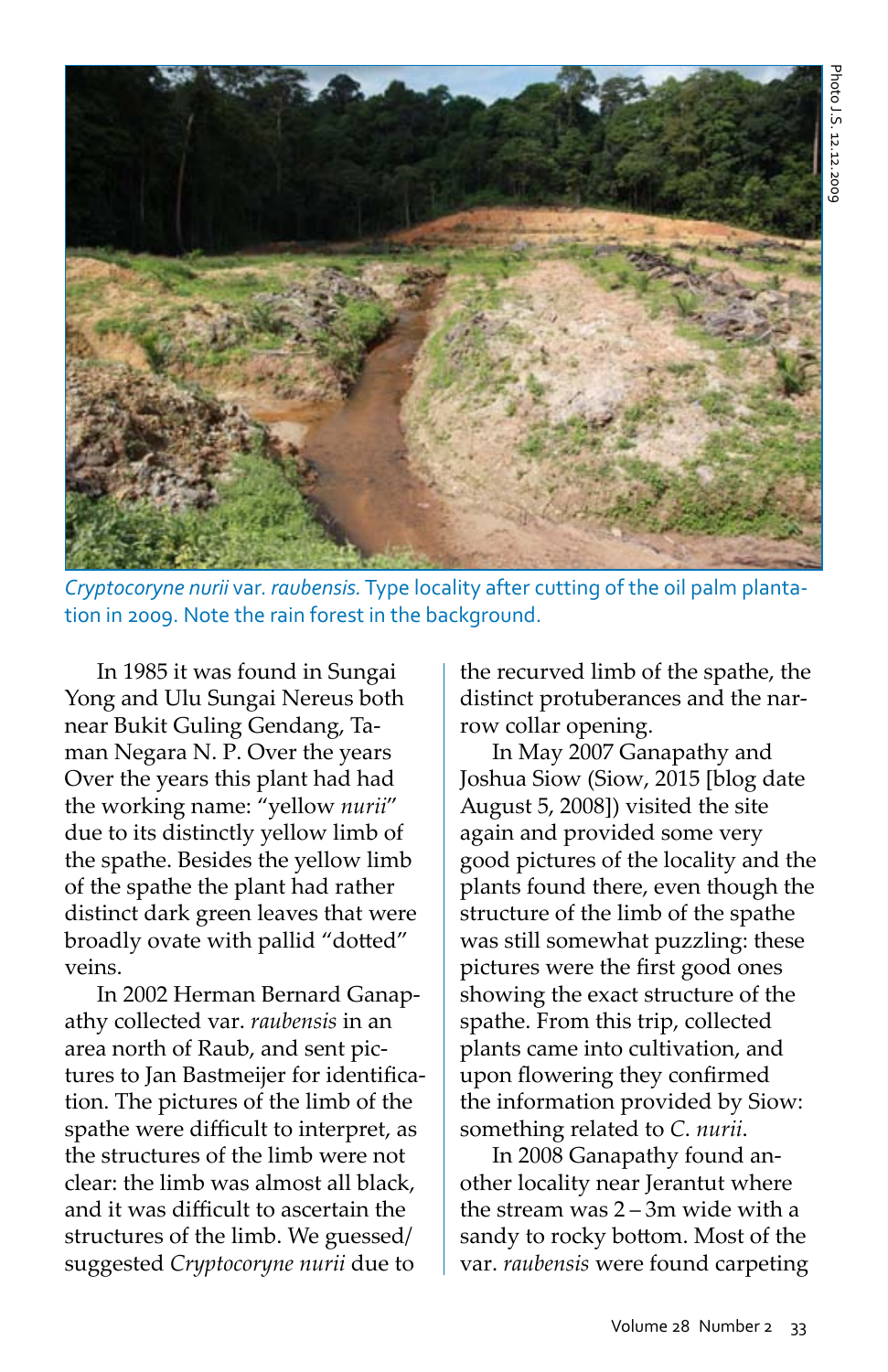Photo N.J. 26.03.2011

Photo N.J. 26.03.2011



*C. nurii* var. *raubensis.* Type locality after cutting of the oil palm plantation.

the stream flowing through a village and rubber estates. This dense growth could be due to the nutrientrich run-offs from the rubber estates and the lack of canopy cover, which permits almost direct sunlight during some periods during the day. This was also observed near Raub in a "primary" forest where there was

very little light and nutrient runoffs, and here the stands were rather scattered and small. Whereas the moment the same stream came out from the forest and into the oil palm plantation, the population became more dense and luxuriant.

During a field trip to the region north of Raub in 2011, we had the opportunity to see the plants in their natural habitat at two localities, and could again confirm Ganapathy's and Siow's information.

In 2011, we also visited the Sungai Yong in the Taman Negara and saw populations in two places in the river. The first place was a 6 – 8m broad river where var. *raubensis* was found with immature spathes, which upon a mechanical opening revealed that the limb in one



Type locality after cutting of the oil palm plantation with plants actually forming the rapids.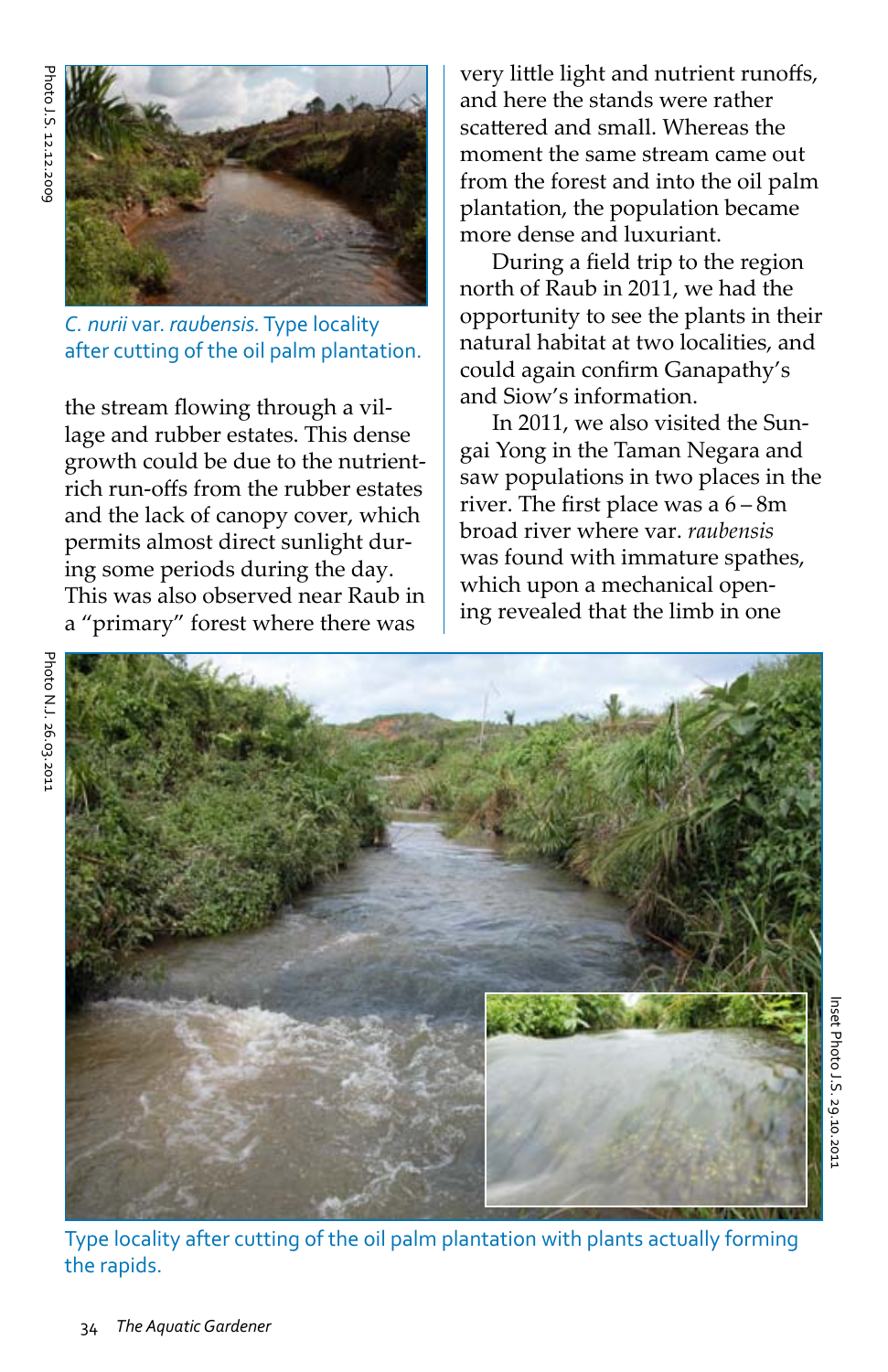

Flowering *C. nurii* var. *raubensis* at the type locality – reddish spathe.

case was yellowish and in another case reddish. It was not possible to ascertain the exact colour of the limbs, but it was assumed that upon a natural opening the yellowish one could become pretty close to that found in 1985. Interesting enough var. *raubensis* was found growing together with *C. affinis* Hook.f. (with bullate, green to brownish leaves), partly in separate stands, but the two were also growing intermingled. The leaves of var. *raubensis* were in different shades of mottled brown and green. At the second site several hundred meters away in Sungai Yong we only saw var. *raubensis*, and here the leaves were in different shades of marbled green.



Flowering plant at the type locality – dark purple spathe.

## *Cryptocoryne nurii* **Furtado var.**  *raubensis* **Ganapathy & Siow**

In Jacobsen & al. (2015). A new calcicolous variety of *Cryptocoryne nurii* Furtado (Araceae) from Pahang, Peninsular Malaysia. Malayan Nature Journal 65(4), 230 – 239.

**Leaves** more or less dark olive green, distinctly darker and lighter mottled brown to more green mottled to all green, the lower surface red to pale green; blade more or less smooth to grooved at the veins, more or less ovate to narrowly ovate with 2 – 3 pairs of prominent veins, sometimes lighter to reddish, 4 – 7  $(-10)$  cm long,  $2 - 4$  cm broad with a more or less cordate base, margin



Stand of plants with green leaves at the type locality in 2007 (before the oil palm plantation was cut in 2009).



Sampled specimens to become part of the type collection: RR 11/32.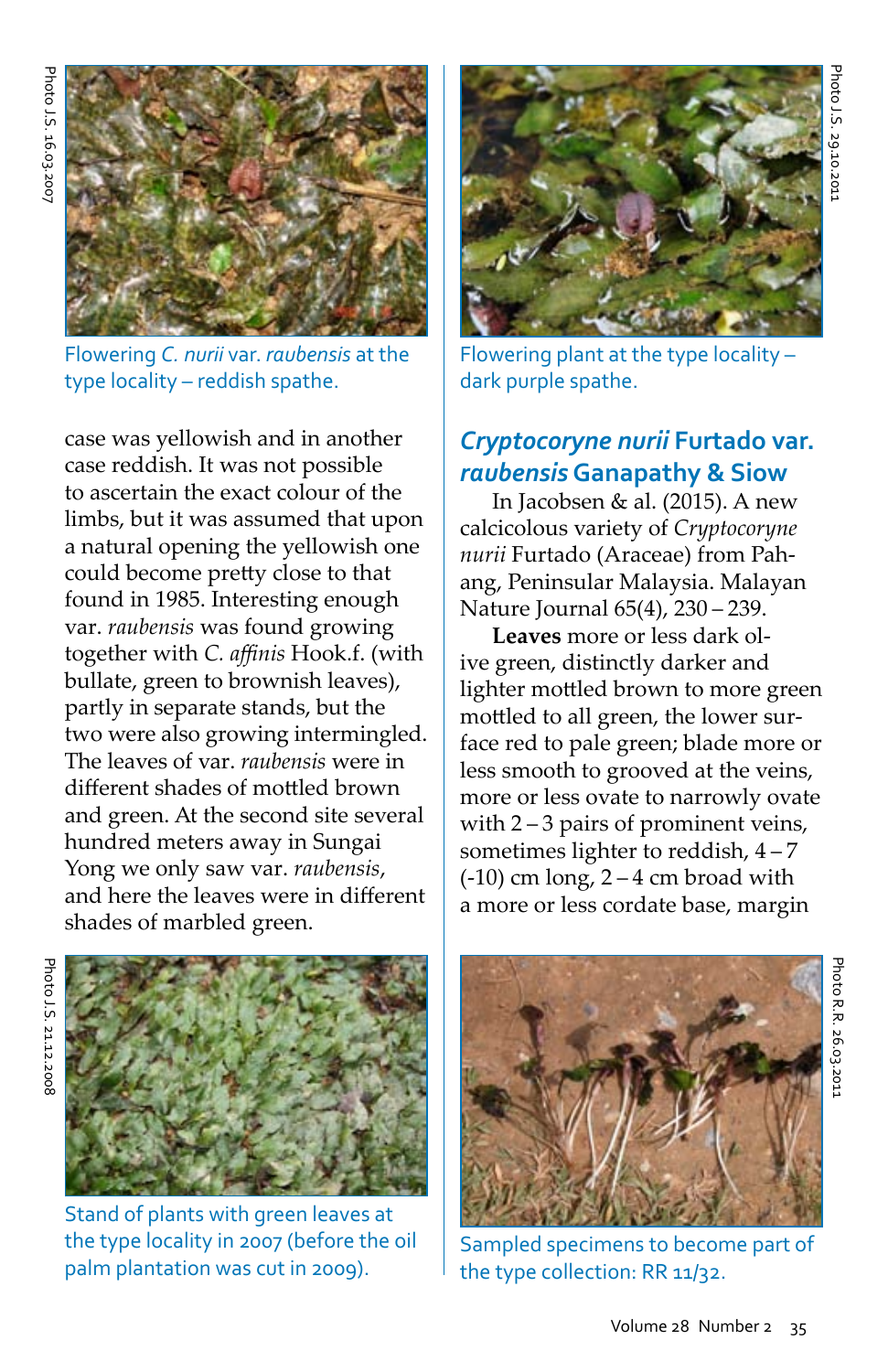

*Cryptocoryne nurii* var. *raubensis* with normal and whitish veined leaves.

sometimes crenulated; petiole 5 – 15 cm long, longest in deeply buried specimens.

**Spathe** 3 – 6 cm long, peduncle 2 – 15 (to more than 30) cm long, towards the upper part more brownish-purplish tinged on the outside; the unopened spathe with a characteristically half-round, recurved limb abrupt narrowing into a tail-like appendage; kettle 2 – 3 cm long, tube less than 1 cm long; limb leathery like, 1.5 – 2 cm long, cordate, with a tail-like appendage, dark purple-black to deep red to brown to yellow irregularly transversely wrinkled with conspicuous, large, irregular protuberances along the margin; a rather narrow funnelshaped, vertical opening into the tube; collar distinct.

**Spadix** with 5 – 7 light greenish female flowers, with ovate stigmas; olfactory bodies irregularly rounded, light yellow to greenish; male flowers 25 – 40, smooth.

**Infructescence** ovoid, with a rough surface; seeds brownish, smooth, 3 – 4 mm long; endosperm present, embryo cone-shaped, with an undifferentiated plumule. Chromosome number 2n = 34.

**Distribution:** Peninsula Malaysia, Pahang, north of Raub and Jerantut, in tributaries to the Sungai Pahang. It may be assumed that it occurs in other places in the limestone region too.

**Habitat/ecology:** On clayey to sandy or gravel bottom in streams and rivers, in slowly to more quickly running water. Luxuriant stands may be found in places with very rapidly running water, where they seem to build up sand-gravel banks. In larger streams and rivers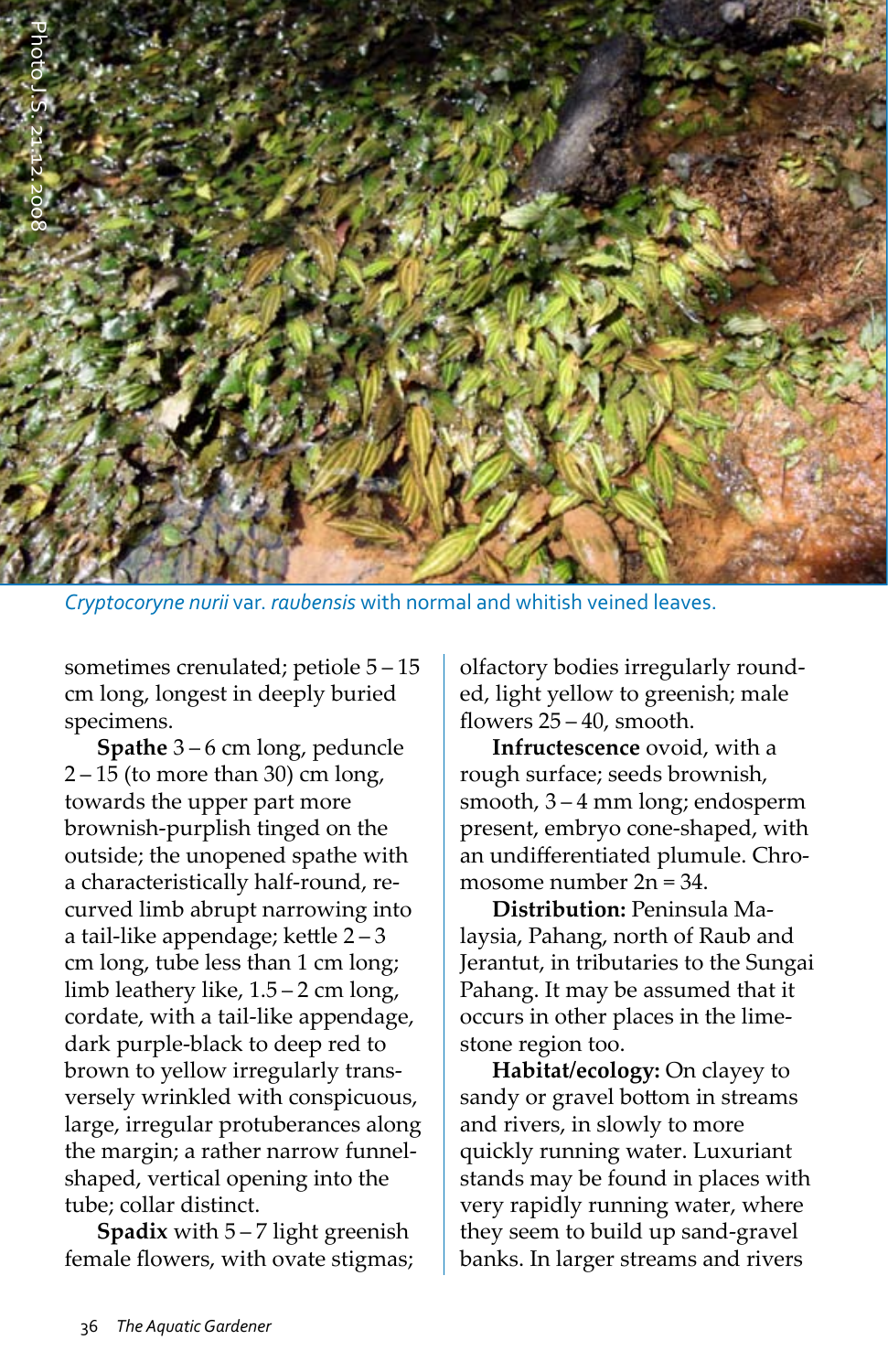

This map shows most of the state of Pahang and the general catchment area of the Sungai Pahang running eastward into the South China Sea (other river basins are omitted). The emphasis is on the main Sungai Pahang and its larger river and stream tributaries, with the known distribution for *Cryptocoryne nurii* var. *raubensis* near Raub, Jerantut and the Taman Negara H. Q.



Plants with mottled brown and green and more or less whitish veined leaves.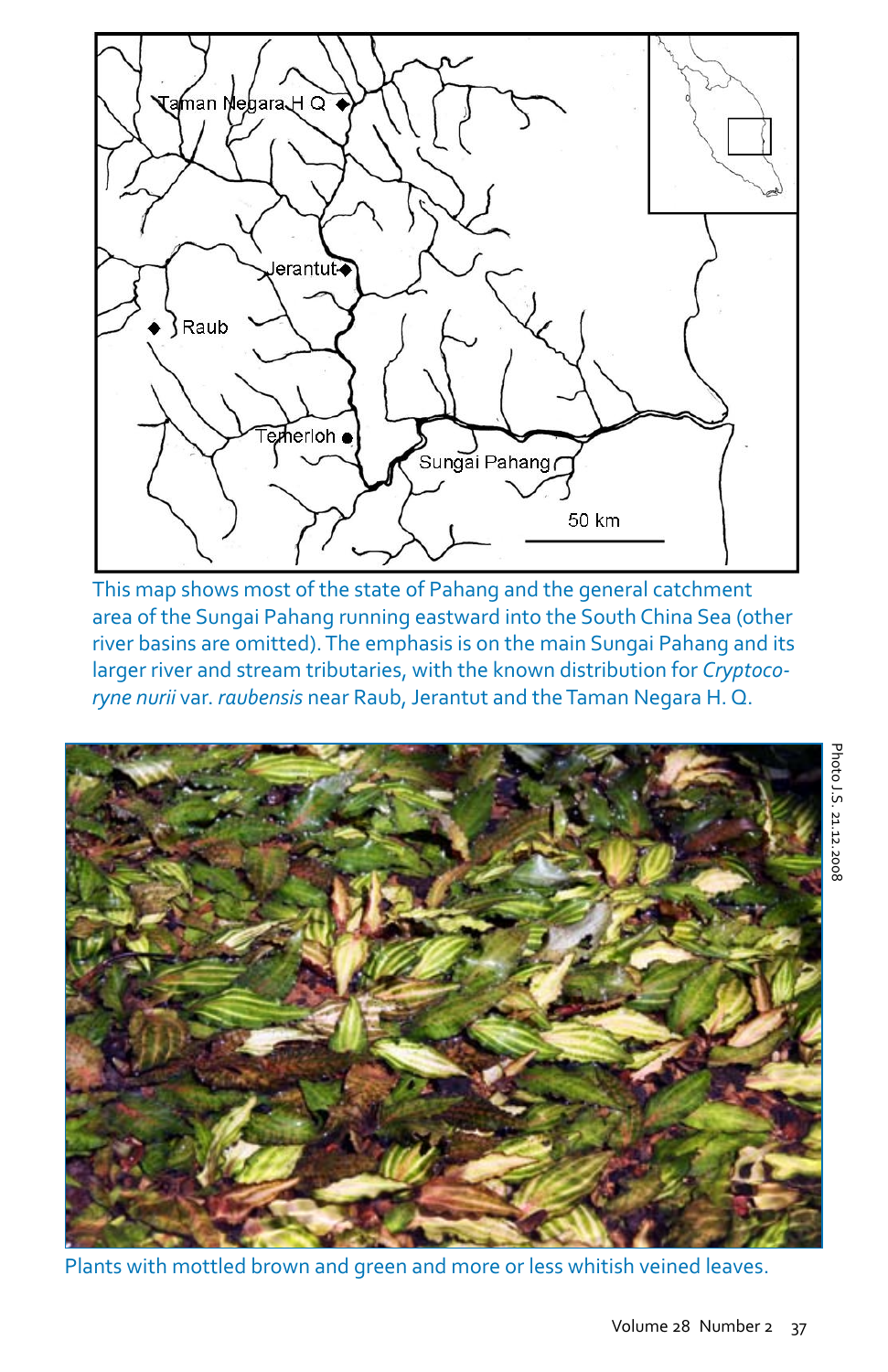

*Cryptocoryne nurii* var. *raubensis* cultivated for seven months in an aquarium at low water level.

the plants seem to be submerged most of the time, producing long peduncled spathes, while plants from places with low water may become emergent, with shorter peduncles. In all cases observed, the spathe itself has a total length of 3 – 6 cm with the characteristic long kettle, while it is the length of the peduncle that varies in length.

Under natural conditions var. *raubensis* would probably grow in more or less shaded places, but in places where the forest has been cut they can also thrive in full sunlight, provided they are submerged. If dried out, the deeply buried rhizomes will provide a basis for a renewed growth when the water rises again.

*C. nurii* var. *nurii* is a plant from the more acid rainforest found in the south and south eastern part of Peninsular Malaysia (Othman & al. 2009), but is also found in Indonesia on the islands of Bintan, Lingga, Singkep and Sumatera (Bastmeijer, 2015).

In var. *nurii* the leaf shape varies from nearly lanceolate to cordate, and often with short red lines spread over the leaf surface (especially in Peninsular Malaysia). The main characteristic for var. *nurii* is that the surface of the limb is more or less covered with irregularly branched protuberances. Their density and shape may vary, as well as the basic colour of the surface of the limb may vary from yellow to light red to dark red and almost black. Generally the whole surface of the spathe is covered with protuberances, but in e.g. plants from Bintan they are rather few and small. The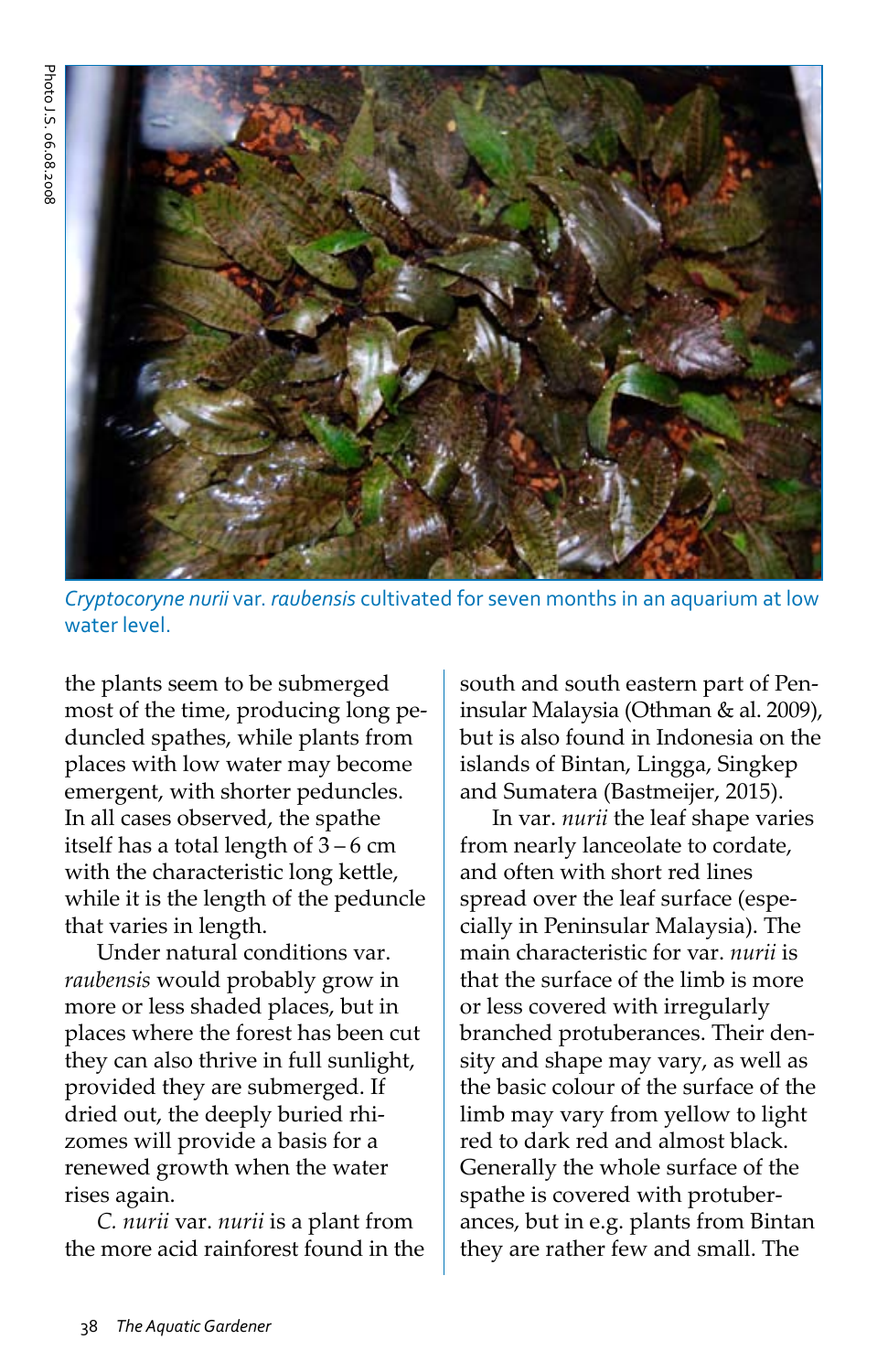

Flowering cultivated specimen showing the variation in leaf colours.

shape of the limb varies from broadly cordate to narrowly ovate-lanceolate, recurved to flat open. However, none of them have the prominent transversally wrinkled surface of the limb with the marginal protuberances as in var. *raubensis*.

**Notes:** Plants with different leaf colours may grow separate or they may grow mixed together: to some extent, the different leaf colours are genetically constant, i.e. they are maintained in cultivation under uniform cultivation circumstances.

At the type locality north of Raub, it was remarkable to see that even though the plants were deeply rooted in the sandbanks the spathes on long peduncles protruded above the leaves and were bent sideways by the running water. The long flexible peduncle with an air-filled young spathe seemed to provide

a versatile vehicle—a buoy—to cope with quickly running water and varying water depths and being able to keep the spathe limb at the water surface. Only *C. noritoi* Wongso (Wongso & Bastmeijer, 2005) from the limestone springs in eastern Kalimantan, which also has a short spathe tube, has a comparable length of the peduncle: spathe 3 – 4 cm long, peduncle 1 – 5 – 10 cm, but no information is available as to a maximum length of its peduncle. In other cases within the genus *Cryptocoryne*, long spathe tubes rather than long peduncles are found (e.g. *C. cordata* Griff. var. *cordata*, and *C. crispatula* Engl. var. *balansae* [Gagnep.] N. Jacobsen [see e.g. Bastmeijer, 2015]). This may be advantageous where they grow in the lowland rainforest, but at little higher altitudes in the limestone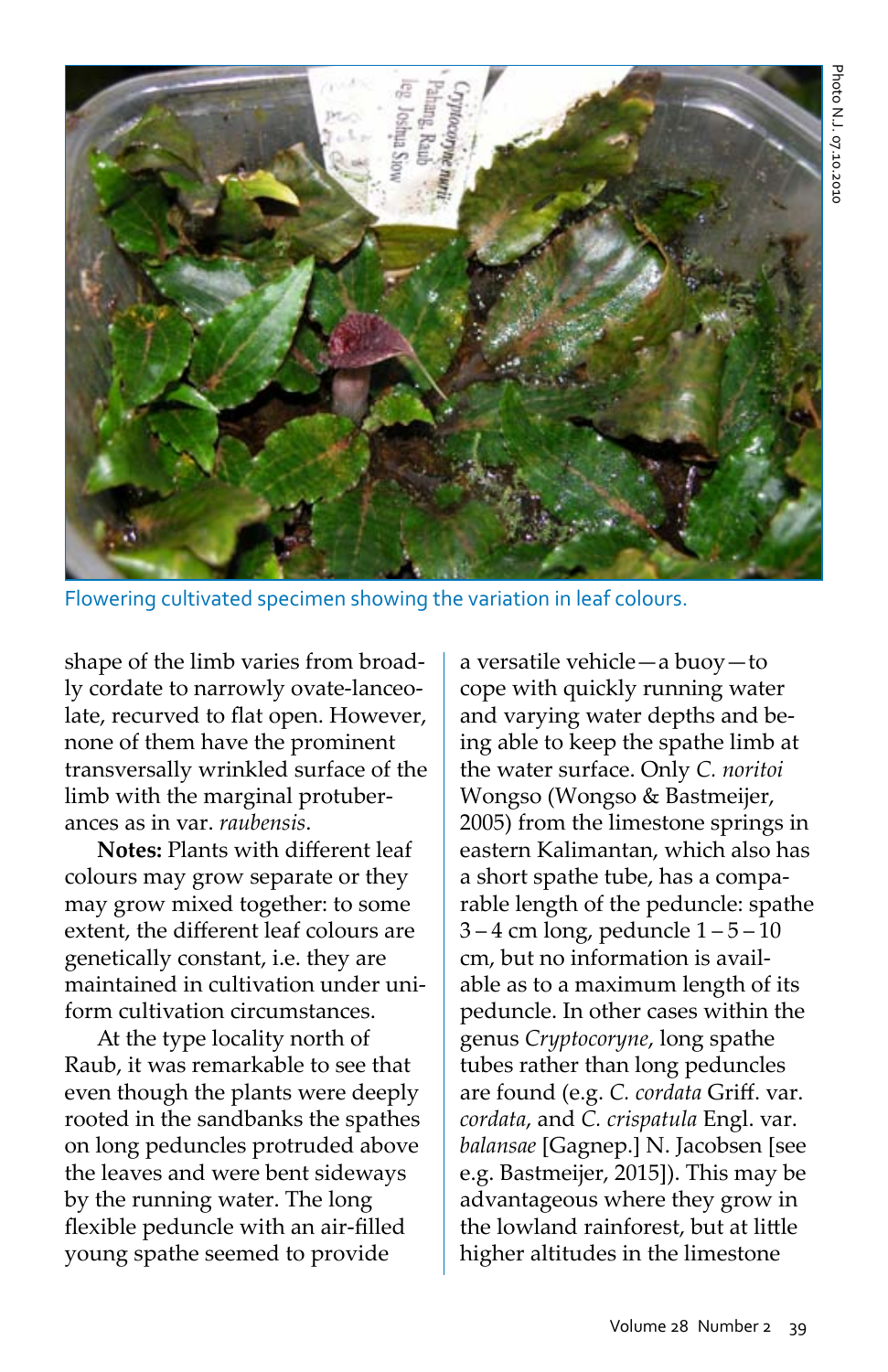

Long peduncled spathe from an aquarium with deep water; scale 10 cm.

region the velocity of the water current may be so that the chance of successful flowering may be better with the spathe anchored to the bottom with a floating device, rather than having a long maybe more vulnerable tube emerging up through the water. Some other species of *Cryptocoryne* may also have long peduncles (*C. usteriana* Engl. (*C.* Kettner, pers. com.) but they then have long spathe tubes. Again other species of *Cryptocoryne* may also have short spathes with short tubes, but then other factors come into consideration, such as never really high water (e.g. *C. thwaitesii* Schott, Sri Lanka; Jacobsen, 1987), or that they live in inner mangrove areas (e.g. *C. ferruginea* Engl., Borneo; Jacobsen, 1980).

Siow (Siow, 2015; blog entry of December 22, 2008) reported some



Flowering specimen showing spathe with a yellow limb.

different-looking leaves found in var. *raubensis* at the type locality, i.e. with conspicuous whitish veined leaves and sometimes most of the leaf blade was whitish. The cause of this phenomenon is not clear. It could be a genotype of var. *raubensis*, which under certain environmental conditions develop these whitish or whitish veined leaves, resembling that found in *C. cordata*  Griff. 'Rosanervig'. Perhaps it could be the influence of fertilizers or a combination of several factors. The pictures of carpets of var. *raubensis* show a mixture of plants with different leaf colours suggesting that there may be different genotypes in a given population, and that they react differently under the same environmental conditions.

**Cultivation:** As var. *raubensis* is a plant from limestone areas, it is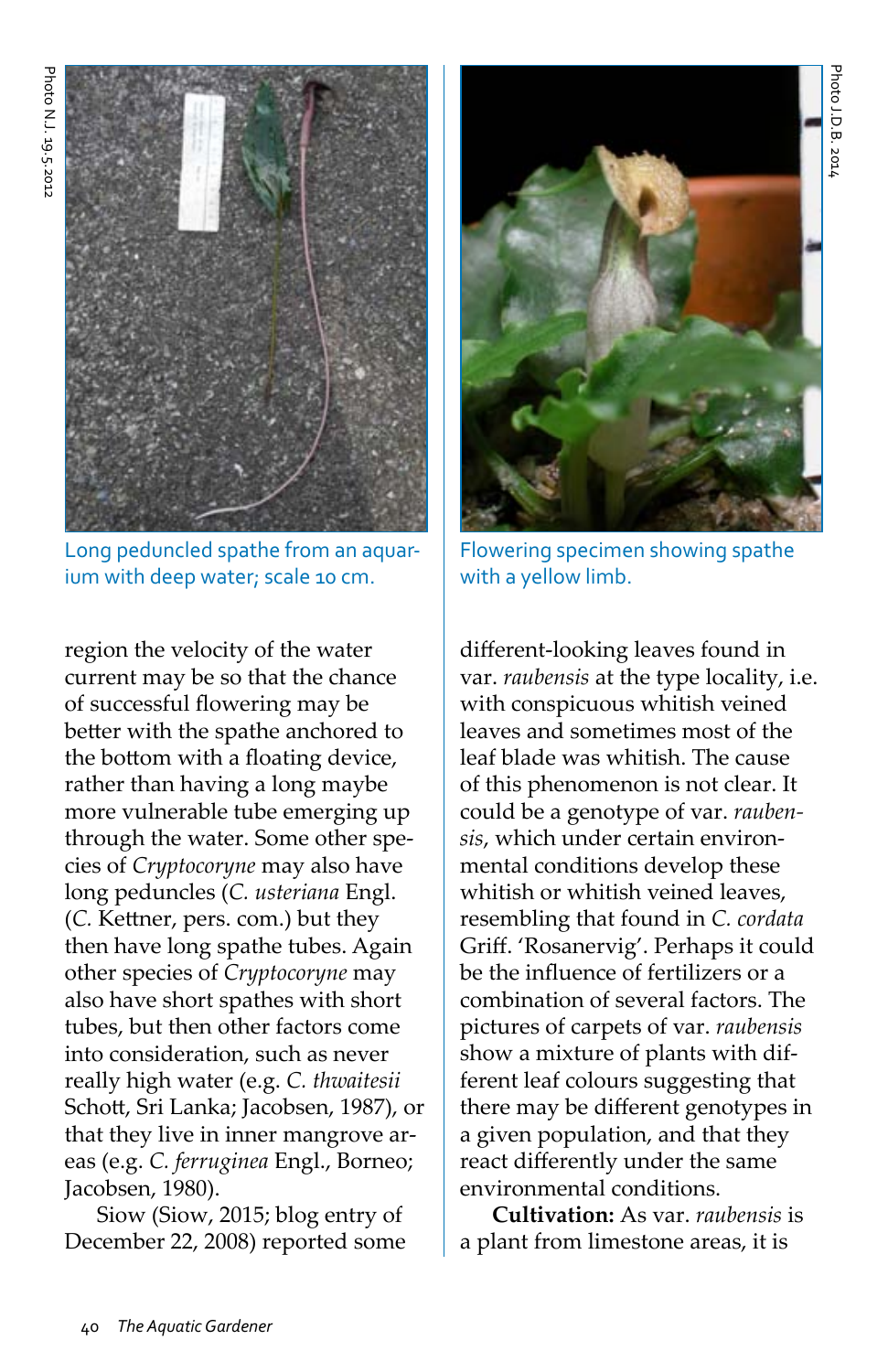

Spathe of cultivated specimen showing the branched protuberances along the limb margin.

generally easy to grow in an aquarium and under not too acid conditions in mineral soil. It will also grow in mineral soil with some leaf peat added, and even in only leaf peat. It flowers easily in cultivation, and in aquaria under differences in water depth, it clearly exhibits its characteristic feature, as peduncles of a length of more than 30 cm have been observed, with the limb protruding above the water.

Different leaf-forms are known in cultivation, viz. green, light brownish and darker brownish with lighter lines and markings. These colours may change in aquarium cultivation as brown-leaved leaf colours have been known to become all green and afterward back again to brown, depending on the nutritional conditions in the water (nutrient deficiencies).

**Characteristics:** *C. nurii* var. *raubensis* is characterized by the more rounded leaves with a more or less cordate base, often variously mottled, and without the short, red lines characteristic for many var. *nurii*; spathe leathery with a

characteristically recurved limb varying in colour from yellow to light brown to deep red to dark black purple with conspicuously, large, irregular protuberances along the margin, collar of the same colour as the limb.

#### **References**

Bastmeijer, J. D., 2015. The Crypts pages. http://crypts.home. xs4all.nl/Cryptocoryne/index.html [accessed 15 March 2015].

Furtado, C. X., 1935. Araceae Malesicae. Gardens Bull. of the Straits Settlem. 8: 145-148.

Jacobsen, N., 1980. Does *Cryptocoryne ferruginea* flower at full moon? Aroideana Vol 3/4: 111-116.

Jacobsen, N., 1987. *Cryptocoryne*. in: A Revised Handbook to the Flora of Ceylon, Vol. VI: 85-99.

N. Jacobsen, J. D. Bastmeijer, H. B. Ganapathy, K. N. A. Mangsor, M. Mansor, A. S. Othman, S. N. A. Rahman, R. Rusly, and J. Siow, 2015. A new calcicolous variety of Cryptocoryne nurii Furtado (Araceae) from Pahang, Peninsular Malaysia. Malayan Nature Journal 2013, 65(4), 230-239 [Actually published February 23, 2015].

Othman, A.S., N. Jacobsen, & M. Mansor, 2009. *Cryptocoryne* of Peninsular Malaysia. Penerbit University Sains Malaysia. 102 pp.

Siow, J., 2015. http://natureye. com/tag/c-nurii [accessed 15 March 2015].

Wongso, S. & J. D. Bastmeijer, 2005. *Cryptocoryne noritoi* Wongso (Araceae), eine neue Art aus Ost-Kalimantan (Indonesien). Aqua Planta 30(3): 92-100.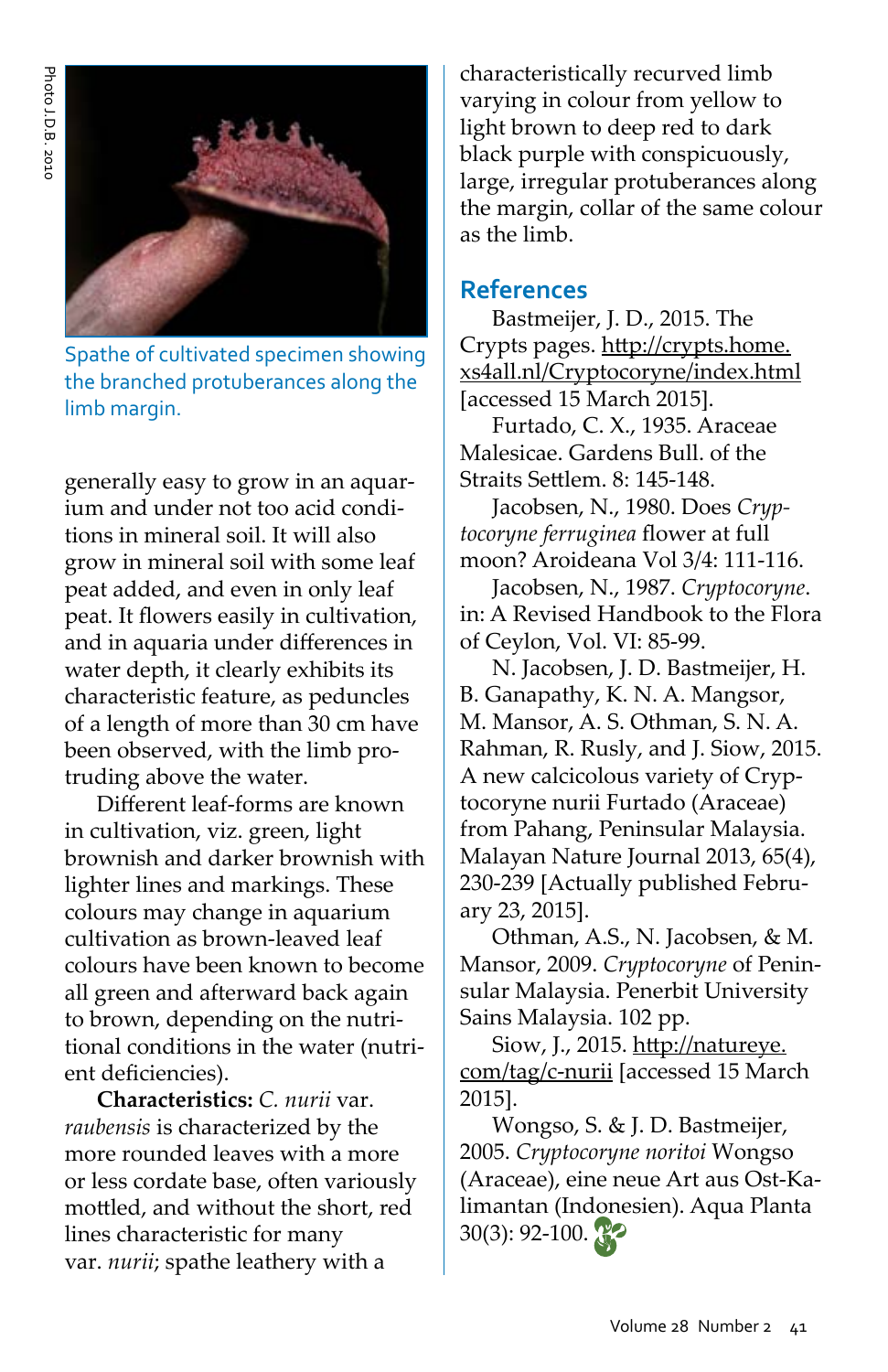# *Cryptocoryne nurii* **var.** *raubensis***, flowering specimens**





Spathe with a yellow limb. *S*pathe with a light brown-reddish limb.





*S*pathe with a reddish limb. *S*pathe with a reddish limb.